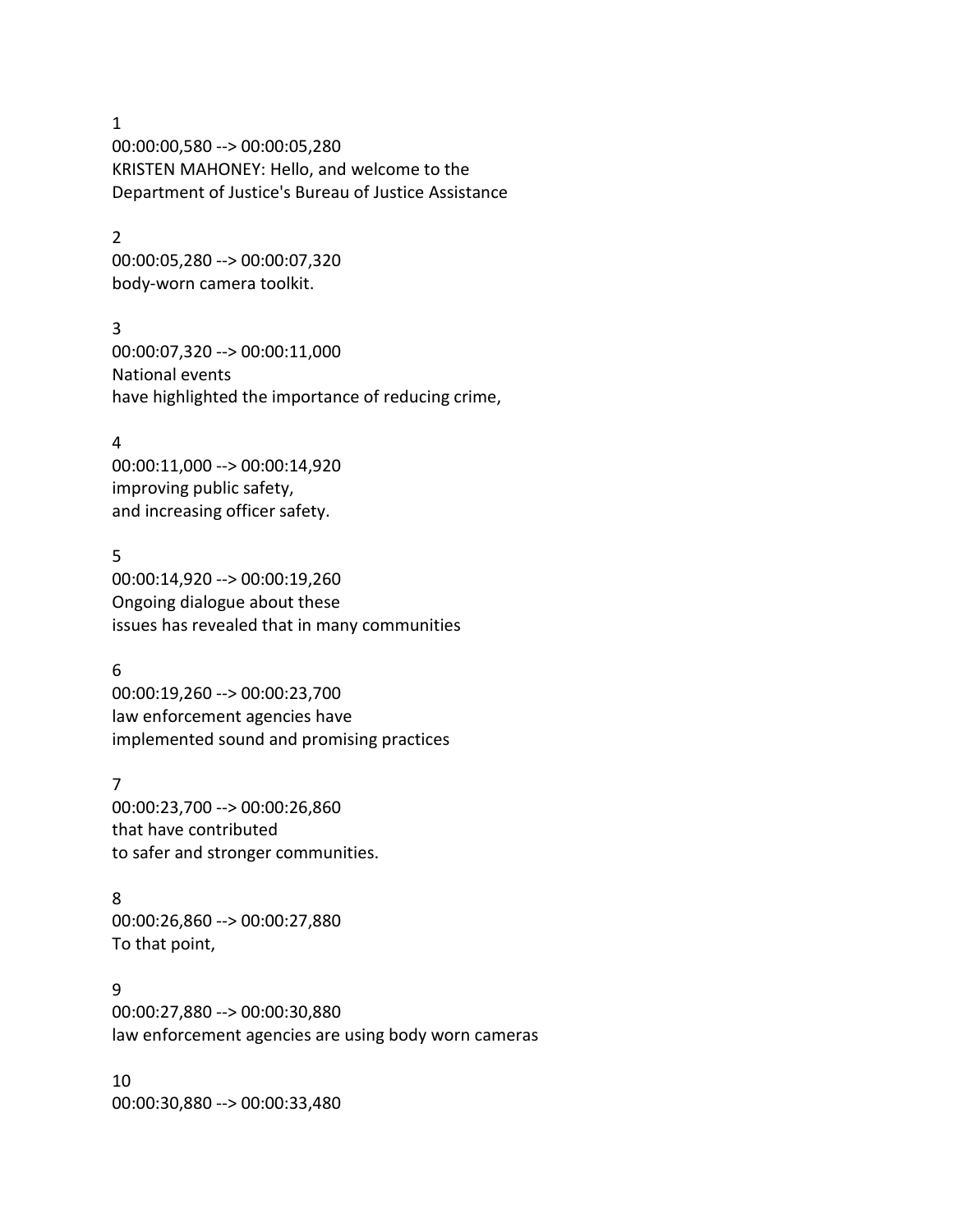as a tool to improve interactions with the public,

11 00:00:33,480 --> 00:00:36,940 improve officer training, help ensure officer training,

### 12

00:00:36,940 --> 00:00:42,500 and as a useful evidentiary tool investigations of serious and violent crimes.

13 00:00:42,500 --> 00:00:46,640 Preliminary evidence indicates the presence of body worn cameras

14

00:00:46,640 --> 00:00:53,220 backed by robust used policies helps strengthen legal cases, reduces community complaints,

15

00:00:53,220 --> 00:00:55,820 and decreases use of force incidents

16

00:00:55,820 --> 00:00:58,420 resulting in more constructive encounters between

17 00:00:58,420 --> 00:01:01,700 the police and the members of the community they serve.

18

00:01:01,700 --> 00:01:07,360 However, implementation of a body worn camera program presents significant opportunities

19 00:01:07,360 --> 00:01:11,200 and challenges. Here at the Bureau of Justice Assistance,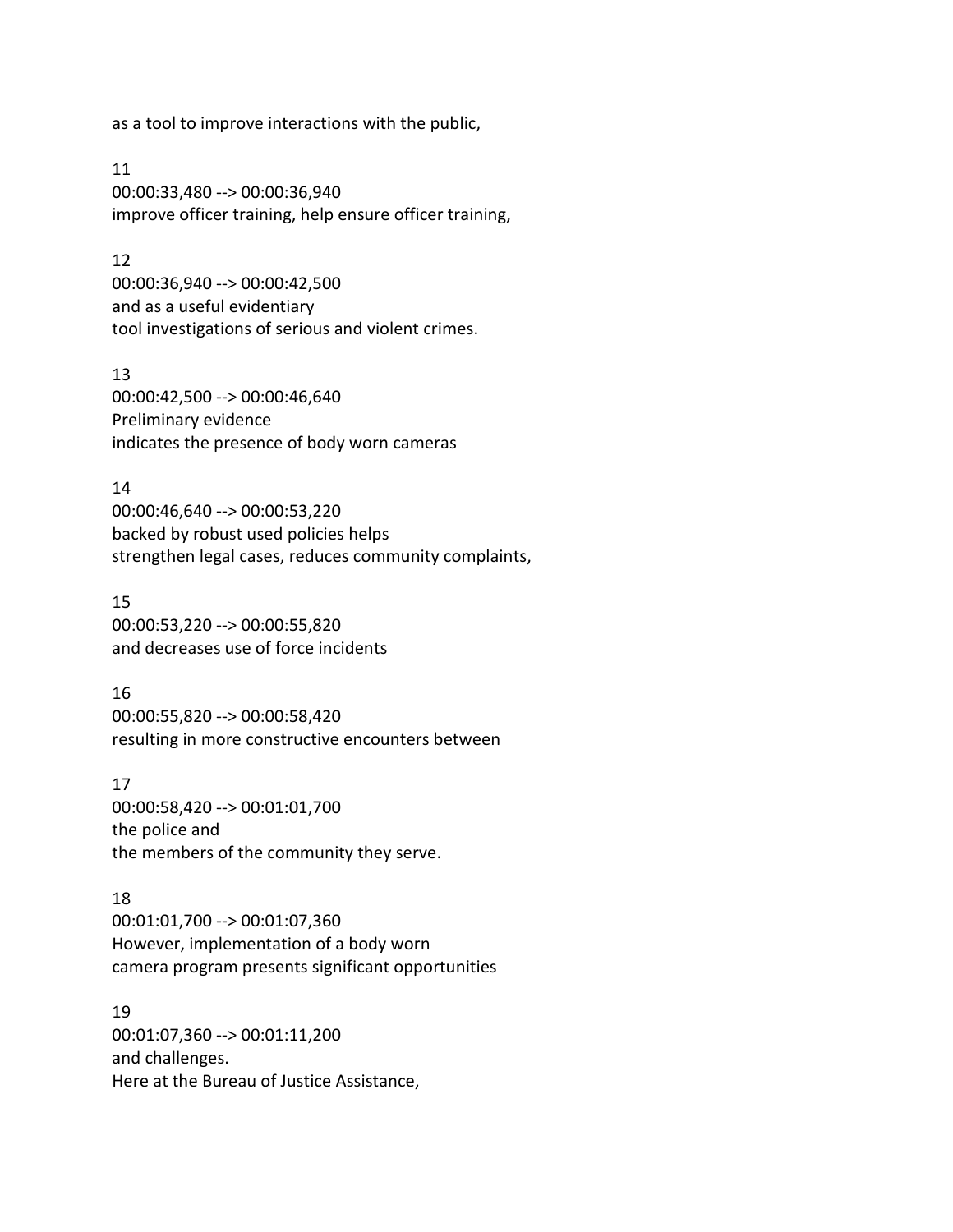20 00:01:11,200 --> 00:01:14,080 we want to ensure that we do everything possible

### 21

00:01:14,080 --> 00:01:16,780 to support law enforcement and justice agencies

### 22

00:01:16,780 --> 00:01:21,420 as they implement body worn camera programs in a thoughtful and effective way

### 23

00:01:21,420 --> 00:01:23,700 that builds upon best practices

### 24

00:01:23,700 --> 00:01:28,040 with input from both criminal justice and community stakeholders.

## 25

00:01:28,040 --> 00:01:32,160 Keeping with our commitment and overall mission of supporting law enforcement

# 26

00:01:32,160 --> 00:01:36,340 this toolkit is designed to provide assistance with technology

# 27

00:01:36,340 --> 00:01:40,600 and demonstrate examples of sound and promising implementation.

# 28

00:01:40,600 --> 00:01:46,000 It also provides a wealth of resources that recognizes the critical factor

29 00:01:46,000 --> 00:01:48,820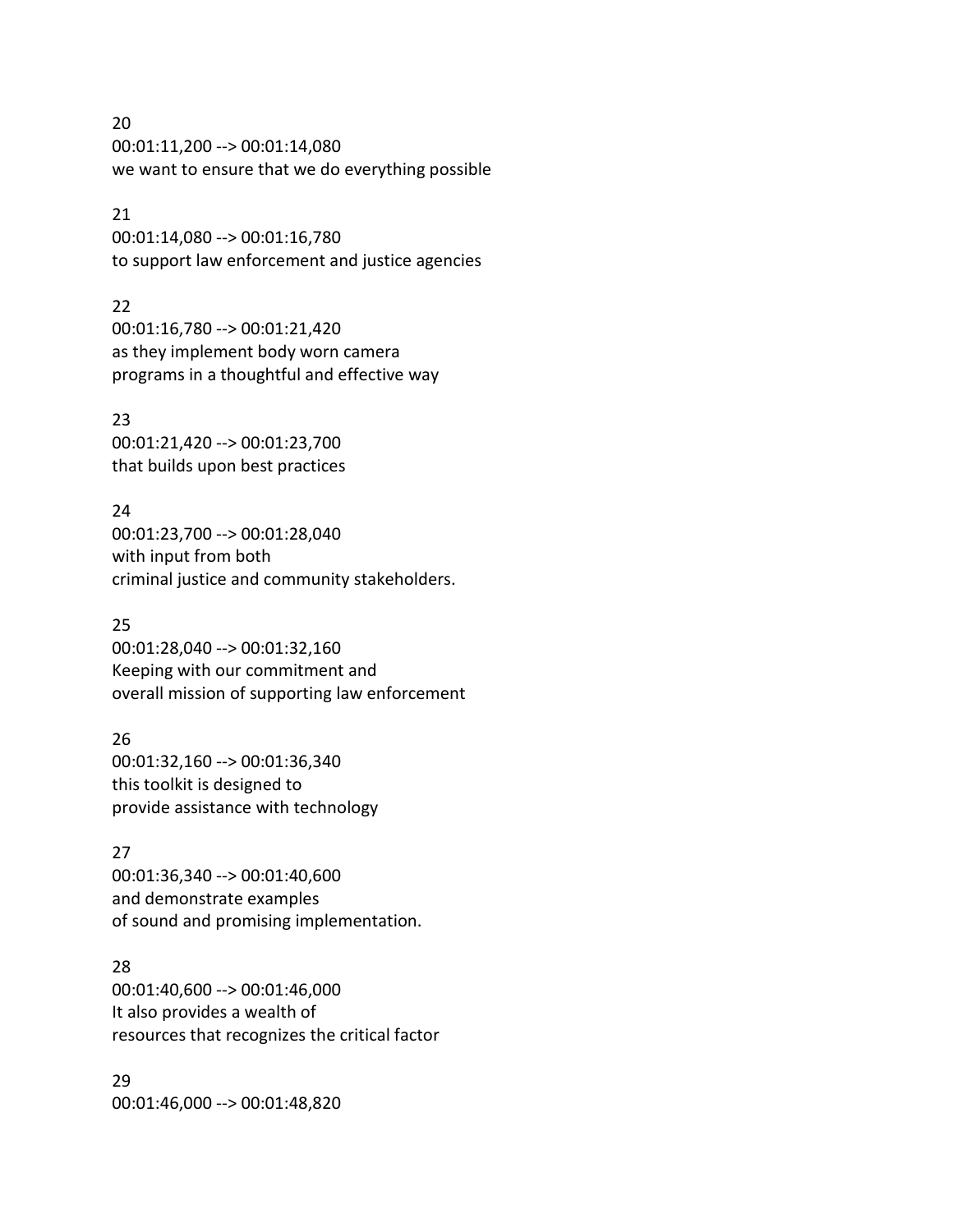that collaboration plays between law enforcement

30 00:01:48,820 --> 00:01:52,400 and stakeholders for successfully establishing policies

31 00:01:52,400 --> 00:01:55,980 that address important issues such as when to record,

32 00:01:55,980 --> 00:02:00,360 training, investigatory use, and implementation.

#### 33

00:02:00,360 --> 00:02:03,620 This dynamic website consolidates and translates

34 00:02:03,620 --> 00:02:07,300 the latest and most advanced information on promising practices

35 00:02:07,300 --> 00:02:10,840 and provides templates and tools gathered from the field

36 00:02:10,840 --> 00:02:14,920 surrounding implementation, training, funding, and policy.

37 00:02:14,920 --> 00:02:18,320 I urge you to browse the rich content of the toolkit.

### 38

00:02:18,320 --> 00:02:22,580 Because the needs of law enforcement and local communities are ever-changing,